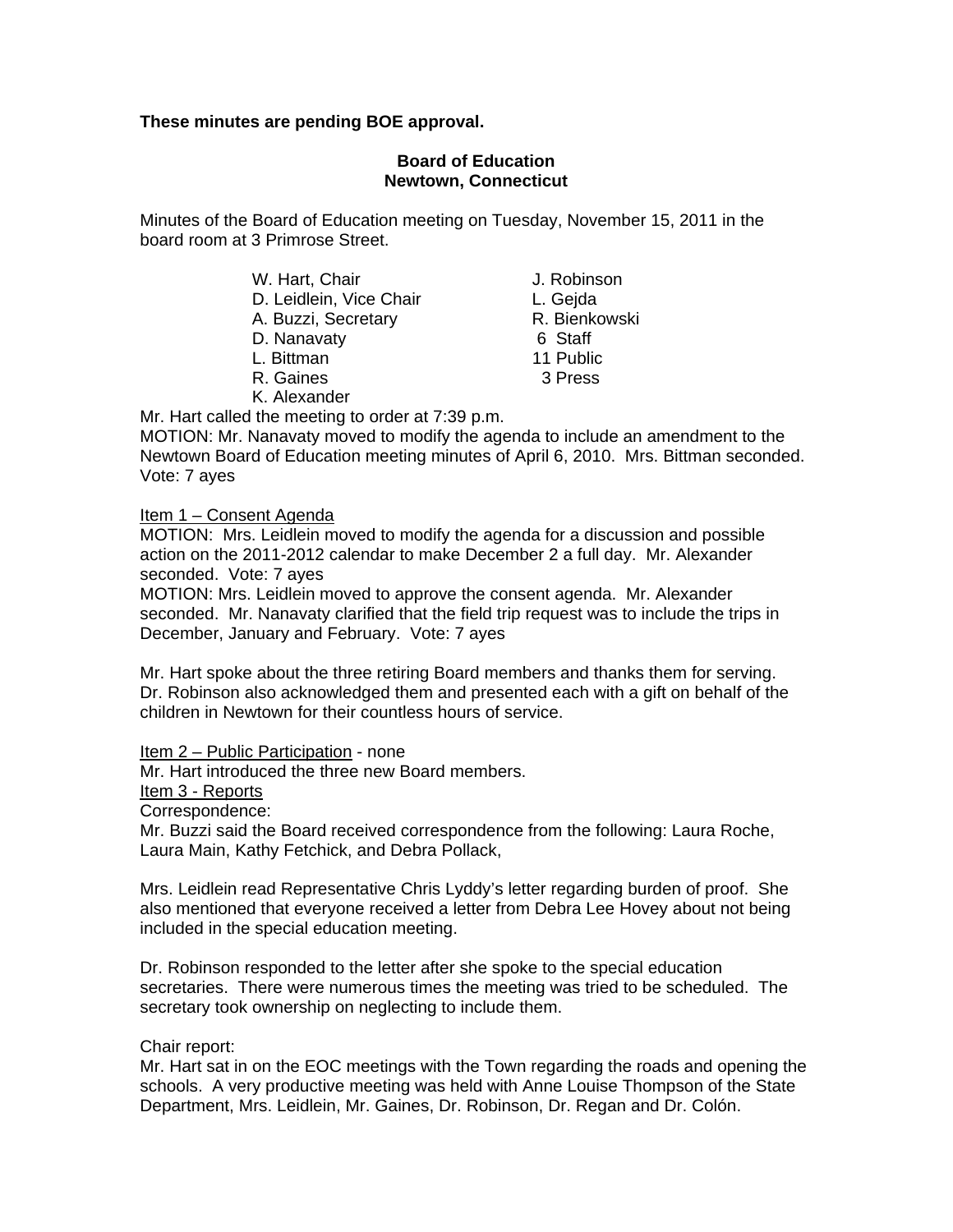#### Item 5 – New Business

Discussion/possible vote on new gymnastics program at Newtown High School: Gregg Simon, Athletic Director, spoke about the program which would be funded by the parents, follow the Oxford High School schedule, and compete in the Southwest Conference. We will also use their facility at no cost. The fee is \$1,200 per student.

Mrs. Bittman asked if there was a way to help a child without funds.

Mr. Simon said if any students join after the six begin they will be part of the team without having to pay. There will also be fundraising for the team.

The season begins November 28 and we will be practicing at Vazzi's. Jenna Rettstadt will coach this year and be paid by the parents. Transportation will also be paid by the parents.

MOTION: Mr. Gaines moved that the Board of Education approve the new gymnastics program at Newtown High School and Jenna Rettstadt as the coach. Mrs. Bittman seconded. Vote: 7 ayes

## Superintendent's Report:

Dr. Robinson spoke about the schools' recognition of Veteran's Day. She also discussed the Newtown District Theory of Action statements that ensure intentional organizational coherence and alignment with Newtown's strategic improvement process. We have been working to become one of the top-functioning districts...

Mandarin is being offered before school at Sandy Hook School as a component to the school's commitment to global awareness. Dr. Leu was here for our professional development and spoke about 21<sup>st</sup> century literacies. Laura Swanson, special education teacher at Sandy Hook School was nominated by a parent and named special education teacher of the year.

Mrs. Leidlein asked if the notification was sent to parents regarding contacting transportation if there is a bus problem. She hadn't gotten one from Reed. Dr. Robinson said parents had been notified and the information about who to contact has not been problematic in the school system. This was an additional notice.

## Financial Report:

MOTION: Mr. Nanavaty moved to approve the financial report for the month ending October 31, 2011. Mr. Gaines seconded.

Mr. Bienkowski spoke about the financial report. In the salary area we expect an additional need for \$341,000 for EAs, nurses and special education salaries. EAs will be offset by the excess cost grant. Professional services needs approximately \$173,000 for an unbudgeted professional transition student approaching the age of 21 who needs to attend a specialized facility. In speech and hearing we have a deficit of \$70,000 for additional students and \$48,000 for psychiatric, medical, health and legal fees.

Other purchased services needs are approximately \$1,020,000 for transportation services, property and liability insurance and out of district tuition. We anticipate additional expenses of \$1.4M and the excess cost grant is expected to be \$1.4M.

Vote: 7 ayes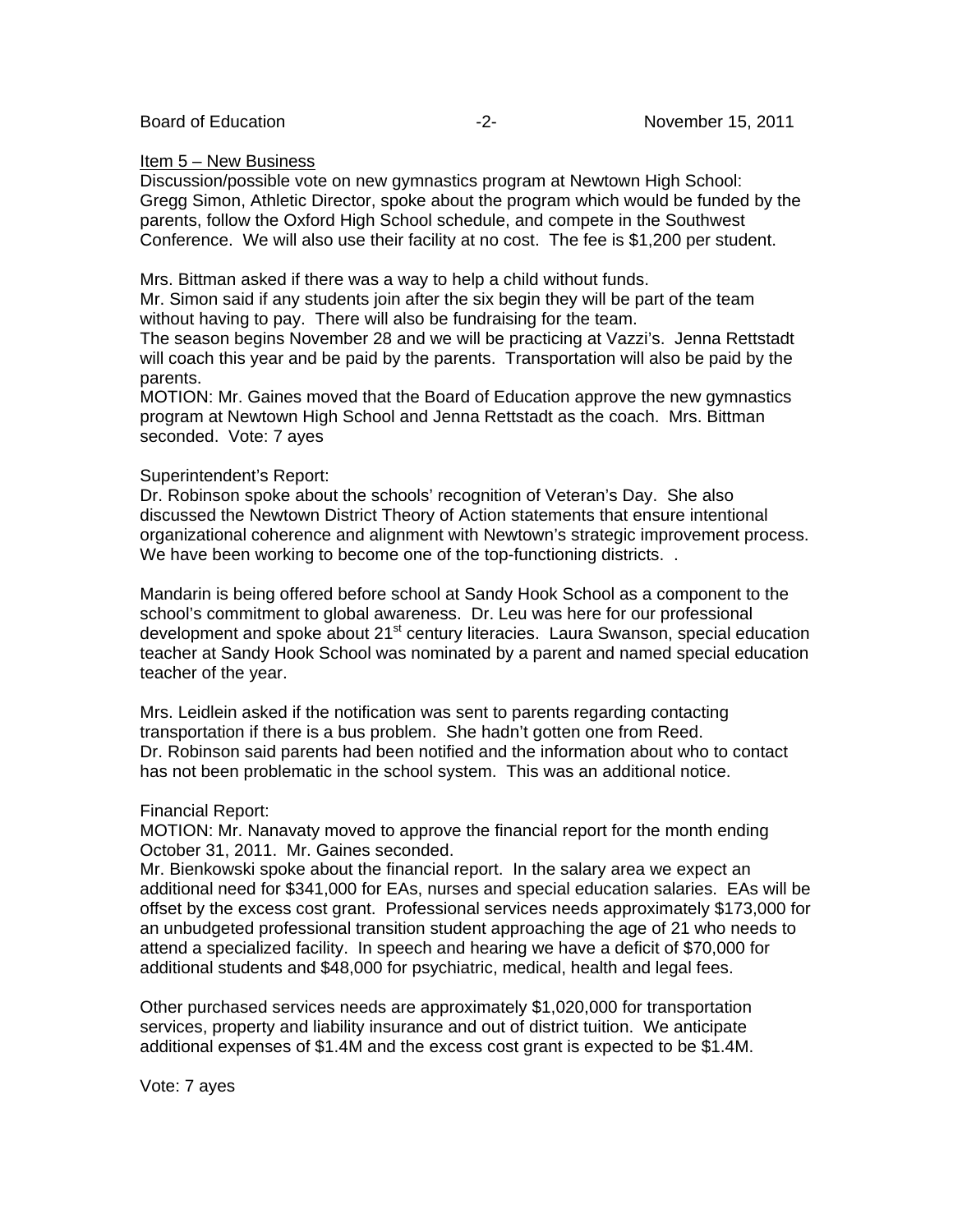#### Item 4 – Old Business

Policy 3-202 Budget Procedures & Major Object Code Transfers: MOTION: Mr. Nanavaty moved to approve the revisions to Policy 3-202 Budget Procedures & Major Object Code Transfers. Mr. Gaines seconded.

Mrs. Leidlein was not in favor of this policy because there was no ceiling placed on the object code transfers that many other districts in our DRG have.

Mr. Buzzi said the value of homes in Newtown is supported by the school system and town. It's our responsibility to ensure we maintain the quality of the school system. Our staff does a good job for less. What we have works for us.

Mr. Alexander agreed that our administration is paying attention to the numbers. Not having a number at all means we are looking at it after its been done. We should have a number up front. Mrs. Leidlein agreed.

Mr. Nanavaty feels this is an improved policy and meets our objectives. You see the money spent in each financial report.

Mr. Gaines said we have also seen a change in the way we report our finances and was in favor of this policy.

Vote: 5 ayes, 2 nays (Mrs. Leidlein, Mr. Alexander)

Approve Minutes of Special Meeting:

MOTION: Mr. Buzzi moved that the Board of Education approve the minutes of the special meeting on November 3, 2011. Mrs. Leidlein seconded. Vote: 4 ayes, 3 abstained (Mr. Nanavaty, Mrs. Bittman, Mr. Gaines)

Policy on Student Representative to the Board:

Dr. Robinson asked for ideas of what the Board wanted in this policy. Mrs. Bittman would like to see the student elected in the school not appointed by the administration. A time limit should also be set for attending the meeting. This discussion will be held with the new Board.

Board of Education Goals:

Mrs. Leidlein asked to forward these to the next board as recommendations and let them adopt them.

Mrs. Bittman felt they should be approved by the board that created it.

Mr. Nanavaty said this was a fluid document. Last year we passed goals. The new goals are putting forward what the community put together in our strategic plan. The new board can act on them for 2012-2013. In April or May you will also have the teacher evaluation plan which will follow along with these goals.

MOTION: Mr. Gaines moved that the Board of Education approve the Board of Education goals for 2011-2012. Mrs. Bittman seconded.

Mrs. Leidlein is concerned about having full-day kindergarten as a goal before the facilities ad hoc committee has looked at it.

Mr. Gaines said full-day kindergarten is one of the options developed by that committee. Mrs. Bittman said this is a goal not an action plan.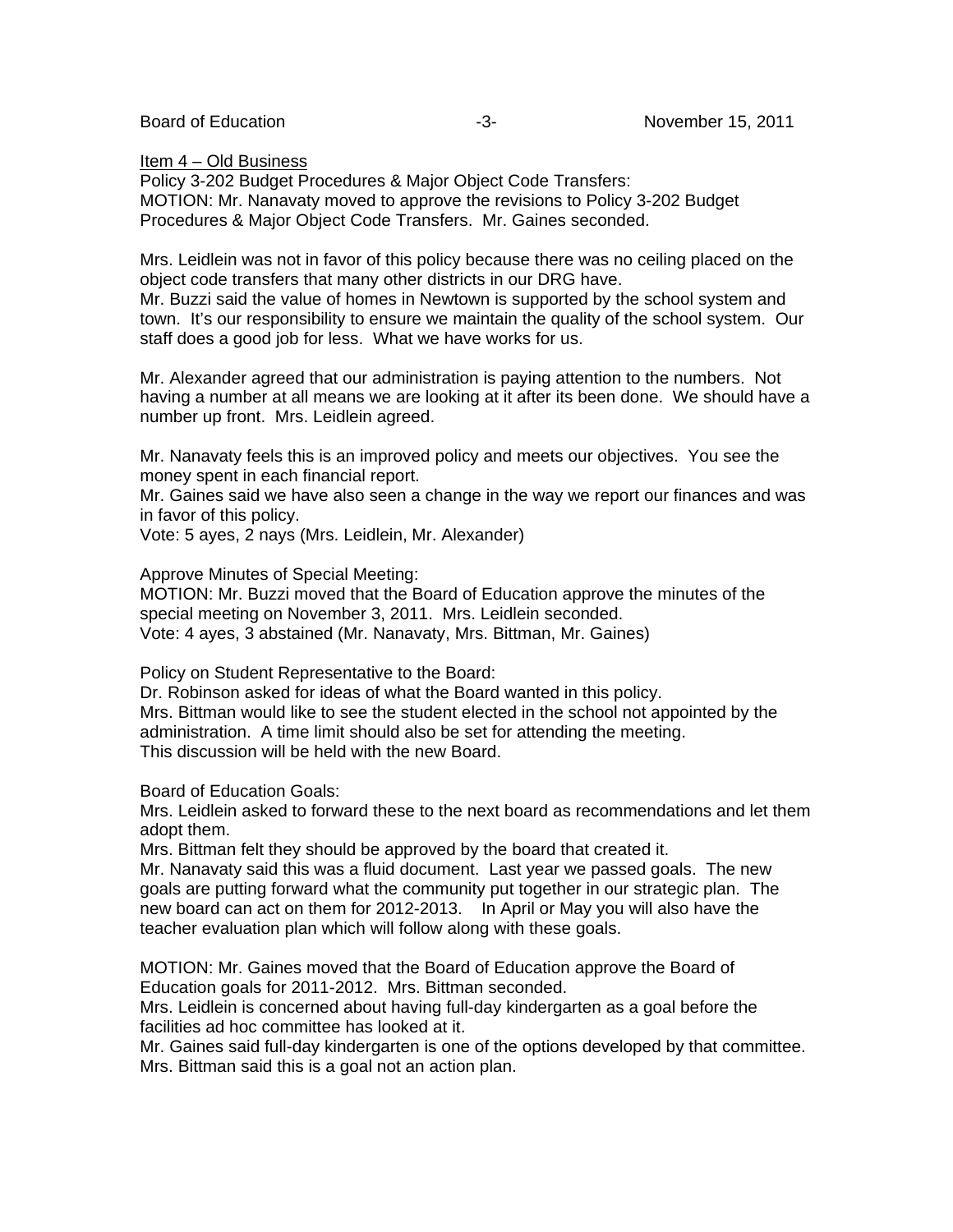Mr. Hart said the mission of the committee is to see our options to reduce the district costs. We want to do what is right educationally. The state mandated requirements about what we have to teach our kindergarten students which cannot be done in a half day.

Mr. Alexander stated this goal is valuable as what we would like to do. We have decided it's the educational route.

Mrs. Leidlein suggested that improving special education should be one of the goals.

MOTION: Mrs. Bittman moved to modify the list of goals to add

"Develop a plan for the continuous and rigorous improvement of our special education program and support 504 qualified students."

Mr. Gaines seconded.

Vote on the amendment: 7 ayes

Vote on the original motion: 7 ayes

Burden of Proof:

Dr. Robinson said Connecticut always puts the burden of proof on the district. Unwarranted special education suits cost the district legal fees. The movement is to have the legislature look at this to have the burden of proof fall on the person filing the suit.

Mr. Hart stated that CABE and the School Board are very concerned about no control over suits. The legislature looked at this but no action was taken. The Connecticut State Department of Education is collecting these letters for the committee to review.

Dr. Robinson wants our students to have the best possible services. Sometimes the parents don't always agree with our recommendation.

Mr. Nanavaty said if the person bringing the suit has to pay they may try another way to get results. He would support the letter to the state that the burden is on the moving party. It will make the parents be a little more realistic.

MOTION: Mr. Nanavaty moved that the Board of education support the change in the burden of proof in Connecticut to be consistent with the Supreme Court decision. Mr. Gaines seconded.

Mrs. Leidlein felt the parents don't consider them to be frivolous cases. Mr. Nanavaty said the burden is on the district to prove to the hearing officer that the accommodations are in line with the PPT. It becomes costly for us with no cost to the parent. The district has to provide witnesses that they are accommodating the student accurately. We have to hire an attorney, hearing officer, and court reporter. Parents are not charged. In a civil court, the parent has to state why child is not being taken care of. The school district has to defend the actions taken by the school.

Mr. Buzzi stated this is very emotional for the parents. We work hard to identify the student need. This may provide some relief for the parents and taxpayers. He supports this change.

Mrs. Leidlein said this is removing a safeguard the parents have. They won't have the ability to challenge the school if the child's needs are not being met. This was brought to the education commission three times. The only state that has this is Vermont.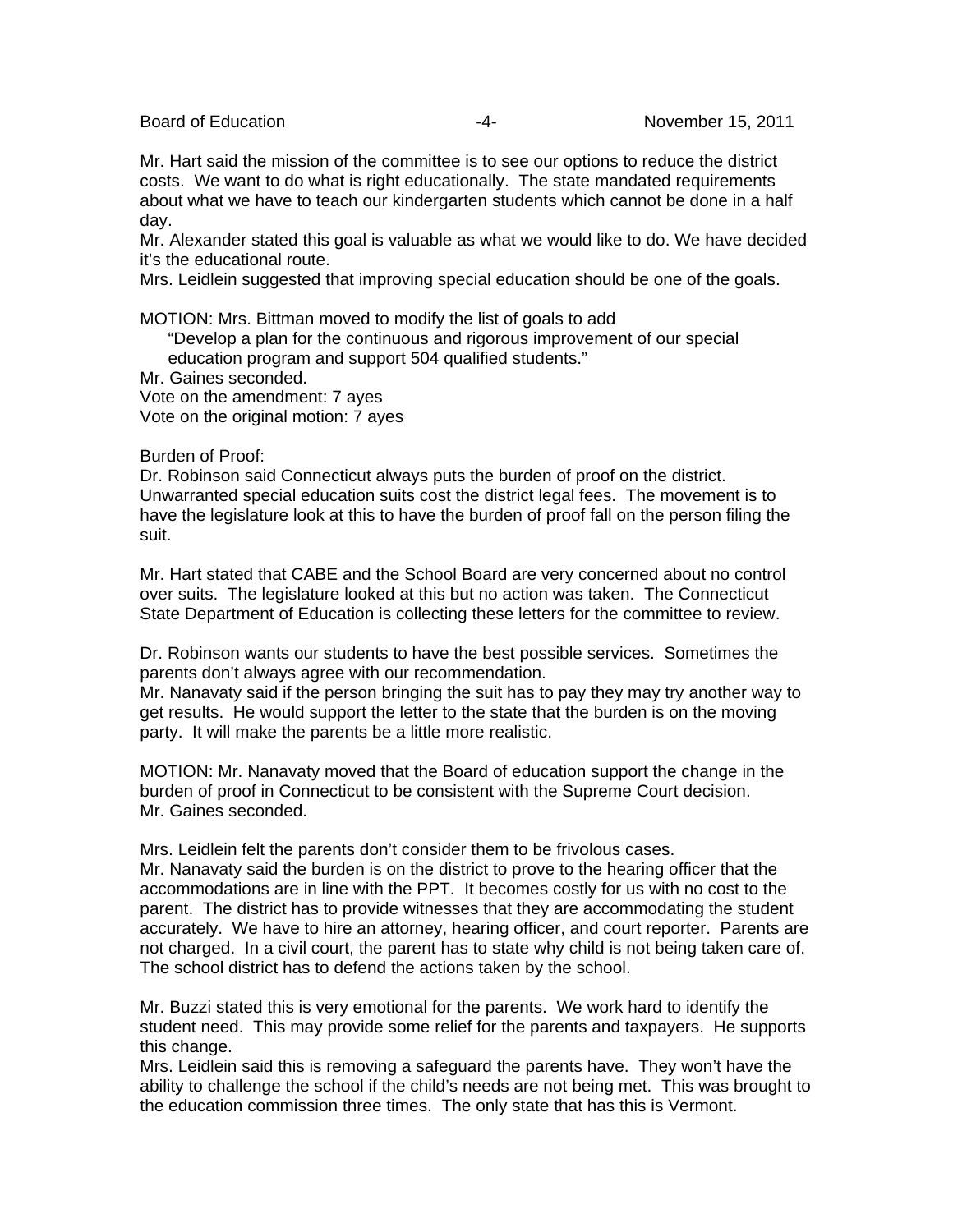Mr. Alexander asked if there were other things parents could do prior to this level. Dr. Robinson said mediation is an option which will help them decide how to help the student.

Vote: 6 ayes, 1 nay (Mrs. Leidlein)

Approve Modified Minutes of April 6, 2010:

MOTION: Mr. Nanavaty moved that the Board of Education amend the minutes of the April 6, 2010 Board of Education meeting to include the following under executive session:

Discussion centered on Board members speaking to the press before being vested by the entire Board. The practice had been for the Board to speak publicly as a single voice through the chair. No motions were made or votes taken.

Mr. Gaines seconded. Vote: 7 ayes

#### 2011-2012 Calendar:

Mrs. Leidlein was concerned with the number of days missed and early dismissals for conferences and recommended making December 2 a full day instead of an early release day.

MOTION: Mrs. Leidlein moved that the Board of Education make December 2 a full day of school. Mr. Buzzi seconded.

Mrs. Bittman asked how this would affect the district.

Dr. Robinson said it will not allow us to complete the programs we scheduled through the end of the year. The two hours devoted to the teachers is valuable to teachers' instruction. The professional development days are too valuable so she would not support that.

Mr. Nanavaty stated we already reduced the number of PLC days and moved them to Fridays. The students are still going to school the required amount of days. We shouldn't keep losing the PLC days.

Mr. Gaines said we've already adjusted the calendar. Our professionals need this time to better support them. He is opposed to cutting PLC days.

Mr. Alexander agreed.

Mrs. Leidlein suggested moving it to a different date.

Mr. Hart feels teacher professional development is the most cost effective expense a district can have. We should be talking about the five days we have to make up.

Vote: 1 aye, 6 nays (Mr. Hart, Mr. Buzzi, Mr. Nanavaty, Mrs. Bittman, Mr. Gaines, Mr. Alexander)

Mrs. Bittman thanked public and staff for their help as a Board member. It's been an honor. The staff is the best in Connecticut.

Mr. Nanavaty said these eight years he received the most education in his life. It's been an honor to serve the best school system in Connecticut. The bottom line is we are here for the students.

Mr. Buzzi thanked everyone and also felt it was an honor to serve.